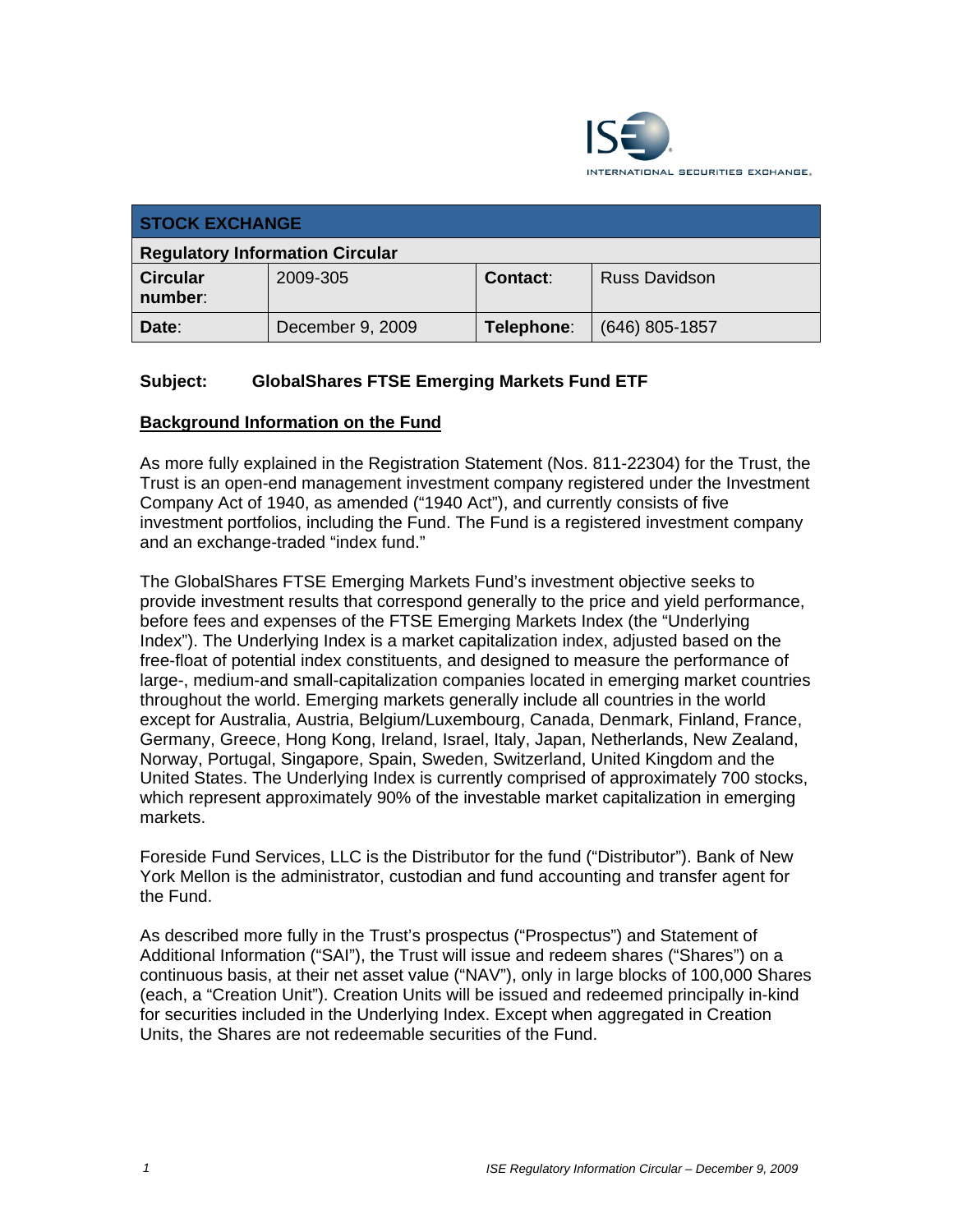Dividends from net investment income, if any, are declared and paid quarterly. Each Fund may also pay a special distribution at the end of the calendar year to comply with federal tax requirements.

The Depository Trust Company ("DTC") serves as securities depository for the Shares, which may be held only in book-entry form; stock certificates will not be issued. DTC, or its nominee, is the record or registered owner of all outstanding Shares.

The NAV per Share of the Fund will be determined as of the close of trading (normally, 4:00 p.m. Eastern Standard Time ("ET")) on each day that the Exchange is open for business (a "Business Day"). NAV is calculated by dividing the value of the net assets of a Fund (i.e., the total value of its assets less all liabilities) by the total number of Shares of the Fund outstanding. NAV will be available from the Distributor and is also available to National Securities Clearing Corporation ("NSCC") participants through data made available from NSCC.

The Trust's registration statement describes the various fees and expenses for the Fund's Shares. For a more complete description of the Fund and the Index, visit www.globalxfunds.com.

#### **Principal Risks**

Interested persons are referred to the Prospectus for a description of risks associated with an investment in the Shares. These risks include foreign market risk and the risk that a Fund's return may not match the return of its index for a number of reasons including the incursion by a Fund of operating expenses and costs not applicable to its index. In addition, as noted in the Prospectus, the Shares may trade at market prices that may differ from their NAV. The NAV of the Shares will fluctuate with changes in the market value of the Fund's holdings. The market prices of the Shares will fluctuate in accordance with changes in NAV as well as the supply and demand for the Shares on the Exchange.

## **Exchange Rules Applicable to Trading in the Shares**

The Shares are considered equity securities, thus rendering trading in the Shares subject to the Exchange's existing rules governing the trading of equity securities.

## **Trading Hours**

Trading in the Shares on ISE is on a UTP basis and is subject to ISE equity trading rules. The Shares will trade from 8:00 a.m. until 8:00 p.m. Eastern Time. Equity Electronic Access Members (" Equity EAMs") trading the Shares during the Extended Market Sessions are exposed to the risk of the lack of the calculation or dissemination of underlying index value or intraday indicative value ("IIV"). For certain derivative securities products, an updated underlying index value or IIV may not be calculated or publicly disseminated in the Extended Market hours. Since the underlying index value and IIV are not calculated or widely disseminated during Extended Market hours, an investor who is unable to calculate implied values for certain derivative securities products during Extended Market hours may be at a disadvantage to market professionals.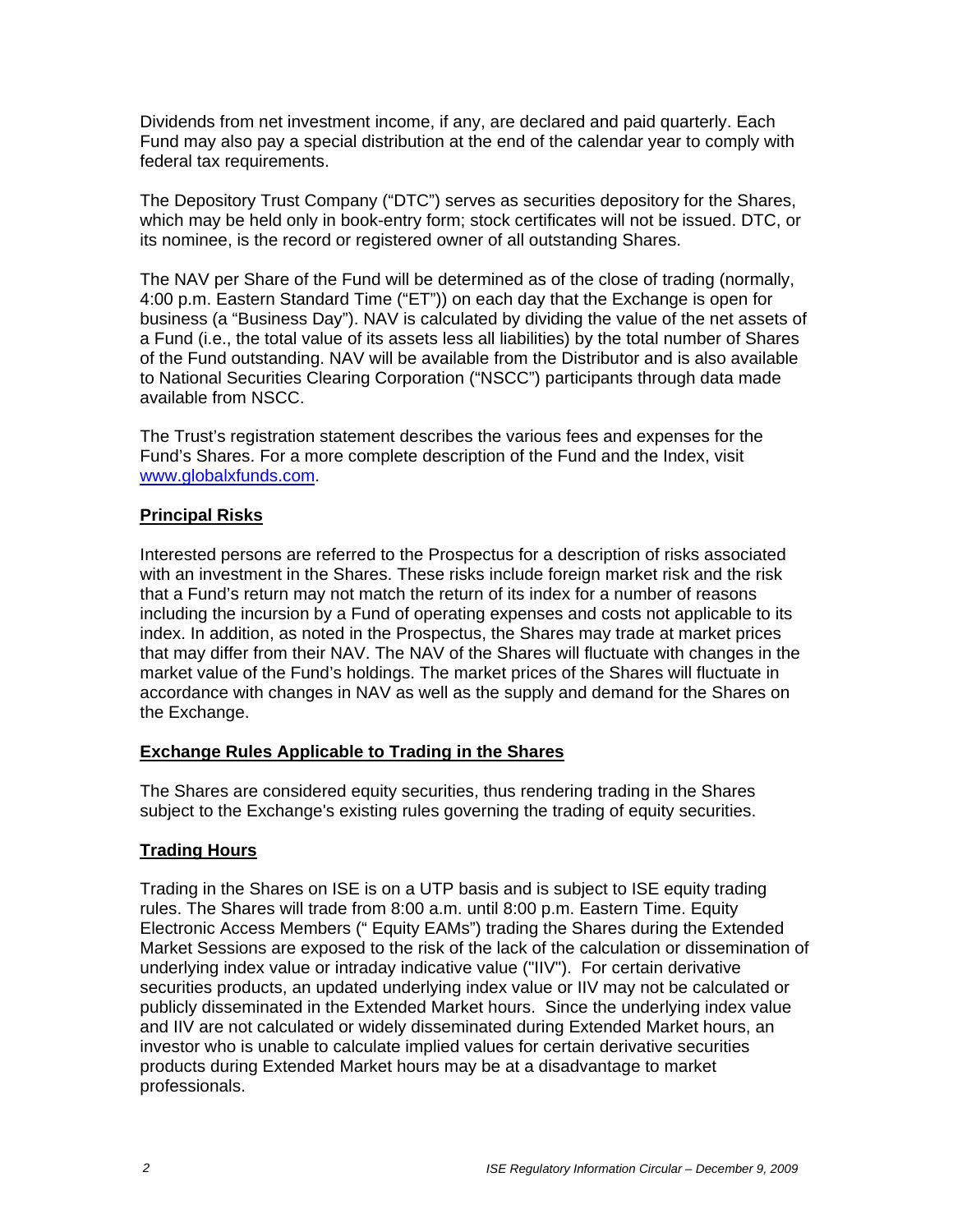## **Trading Halts**

ISE will halt trading in the Shares in accordance with ISE Rule 2101(a)(2)(iii). The grounds for a halt under this Rule include a halt by the primary market because it stops trading the Shares and/or a halt because dissemination of the IIV or applicable currency spot price has ceased, or a halt for other regulatory reasons. In addition, ISE will stop trading the Shares if the primary market de-lists the Shares.

#### **Delivery of a Prospectus**

Pursuant to federal securities laws, investors purchasing Shares must receive a prospectus prior to or concurrently with the confirmation of a transaction. Investors purchasing Shares directly from the Fund (by delivery of the Deposit Amount) must also receive a prospectus.

Prospectuses may be obtained through the Distributor or on the Fund's website. The Prospectus does not contain all of the information set forth in the registration statement (including the exhibits to the registration statement), parts of which have been omitted in accordance with the rules and regulations of the SEC. For further information about the Fund, please refer to the Trust's registration statement.

## **Exemptive, Interpretive and No-Action Relief Under Federal Securities Regulations**

The Commission has issued letters dated November 21, 2005 and October 24, 2006 (together, the "No Action Letters") granting exemptive, interpretive and no-action relief from certain provisions of and rules under the Securities Exchange Act of 1934 for exchange-traded funds listed and traded on a registered national securities exchange that meet certain criteria.

## **Regulation M Exemptions**

Generally, Rules 101 and 102 of Regulation M prohibit any "distribution participant" and its "affiliated purchasers" from bidding for, purchasing, or attempting to induce any person to bid for or purchase any security which is the subject of a distribution until after the applicable restricted period, except as specifically permitted in Regulation M. The provisions of the Rules apply to underwriters, prospective underwriters, brokers, dealers, and other persons who have agreed to participate or are participating in a distribution of securities.

The Commission issued a No-Action Letter by which persons participating in a distribution of shares of a fund may engage in secondary market transactions in such shares during their participation in such a distribution, despite the requirements of from Rule 101 under Regulation M. In addition, the SEC has permitted persons who may be deemed to be participating in the distribution of shares of a fund (i) to purchase securities for the purpose of purchasing creation unit aggregations of fund shares and (ii) to tender securities for redemption in Creation Unit Aggregations. Further, the Commission has clarified that the tender of fund shares to the Fund for redemption does not constitute a bid for or purchase of any of the Funds' securities during the restricted period of Rule 101. The Commission has issued a No-Action Letter to paragraph (e) of Rule 102 under Regulation M which allow the redemption of fund shares in creation unit aggregations during the continuous offering of shares.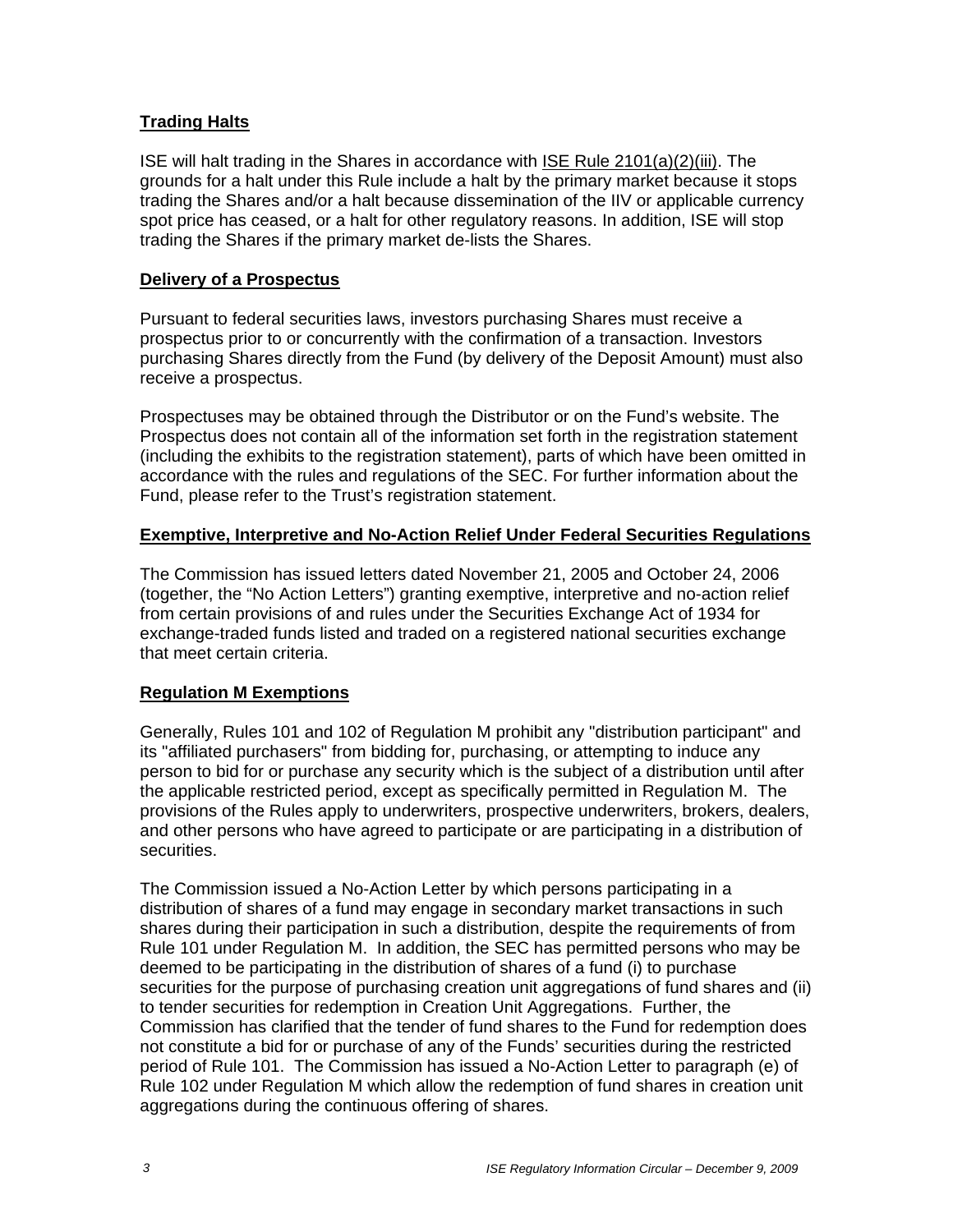## **SEC Rule 14e-5**

The Commission has permitted any person acting as a dealer-manager of a tender offer for a component security of fund (1) to redeem fund shares in creation unit aggregations from the issuer that may include a security subject to such tender offer and (2) to purchase fund shares during such tender offer.

## **Section 11(d)(1); SEC Rules 11d1-1 and 11d1-2**

Section 11(d)(1) of the Act generally prohibits a person who is both a broker and a dealer from effecting any transaction in which the broker-dealer extends credit to a customer on any security which was part of a new issue in the distribution of which he participated as a member of a selling syndicate or group within thirty days prior to such transaction. The Commission has clarified that Section 11(d)(1) does not apply to broker-dealers that are not authorized participants (and, therefore, do not create creation unit aggregations) that engage in both proprietary and customer transactions in shares of a fund in the secondary market, and for broker-dealer authorized participants that engage in creations of creation unit aggregations. This relief is subject to specific conditions, including the condition that such broker-dealer (whether or not an authorized participant) does not, directly or indirectly, receive from the fund complex any payment, compensation or other economic incentive to promote or sell the shares of a fund to persons outside the fund complex, other than non-cash compensation permitted under NASD Rule 2830 (I)(5)(A), (B) or (C). See letter dated November 22, 2005 from Brian A Bussey, Assistant Chief Counsel, SEC Division of Market Regulation, to Barclays Global Investors, N.A., dated November 22, 2005. The Commission has issued a No-Action Letter under Section 11(d)(1) of the Act states that broker-dealers may treat shares of a fund, for purposes of Rule 11d1-2, as "securities issued by a registered open-end investment company as defined in the Investment Company Act" and thereby extend credit or maintain or arrange for the extension or maintenance of credit on shares that have been owned by the persons to whom credit is provided for more than 30 days, in reliance on the exemption contained in the rule.

#### Rule 10b-17

The Commission has granted an exemption from the requirements of Rule 10b-17 with respect to transactions in ETF shares, for ETFs registered as open-end management investment companies.

#### **This Regulatory Information Circular is not a statutory Prospectus. Equity EAMs should consult the Trust's Registration Statement, SAI, Prospectus and the Fund's website for relevant information.**